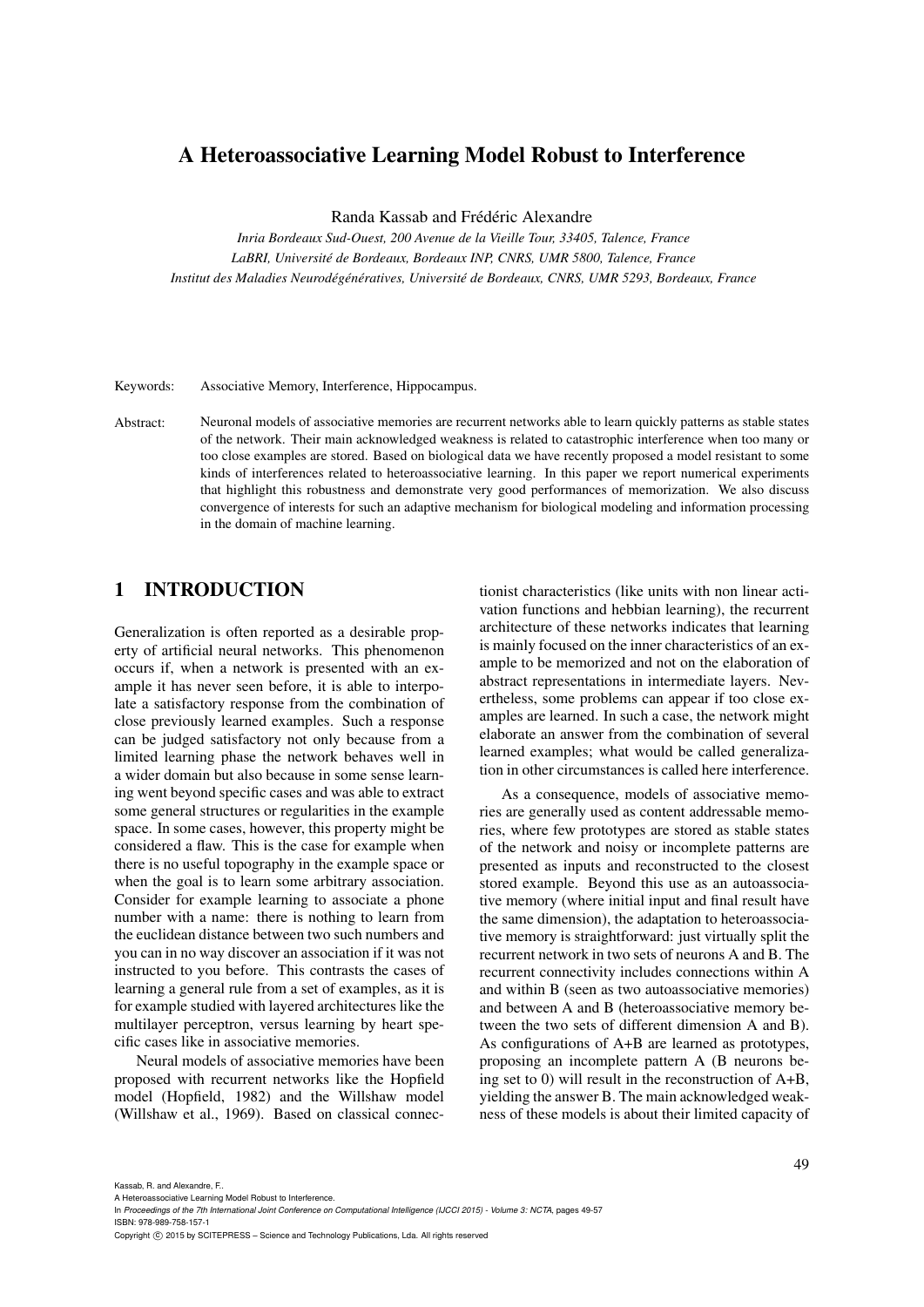storage and the associated risk of catastrophic interference when this capacity is exceeded or when too close prototypes are stored (Graham and Willshaw, 1997; Knoblauch et al., 2010). The best solution to this problem is to require a sparse coding, which intrinsically also limits the maximum number of stored prototypes. An associated strategy is to orthogonalize the inputs and project their encoding in higher dimensions, which results in larger weight matrices to manipulate (McNaughton and Nadel, 1990).

Models of associative memory have also been studied for their complementarity with classical neural models of pattern matching like the multilayer perceptron and for the deep cognitive anchoring of this complementarity. Indeed, it was proposed 20 years ago (McClelland et al., 1995) that the brain exploits complementary learning systems, with a slow and procedural learning in the cortex, able to extract structures and regularities in the data and to generalize, compared with a quick learning of novel information in the hippocampus.

In a recent work, we have proposed a refinement of hippocampal model (Kassab and Alexandre, 2015), inspired from recent biological data (Samura et al., 2008). These data report heterogeneities in the hippocampal structure that might support the coexistence of autoassociative and heteroassociative memories in this region. Specifically, the hippocampus is a neuronal structure known to be involved in episodic memory (Tulving, 1972), corresponding to the storage of specific episodes including their context and their emotional or motivational significance. For example, the hippocampus in involved in contextual learning of pavlovian conditioning (Carrere and Alexandre, 2015), linking neutral stimuli and their context to biologically significant events (reward and punishment). Though primarily oriented toward biological modeling, we have also explained in (Kassab and Alexandre, 2015) the interest of such a segregation from an information processing point of view (cf. the concluding section for a summary). In addition, we have also postulated an additional mechanism for the association of autoassociative memories, that might result in a more robust system, particularly more resistant to interference. The goal of this paper is to evaluate more precisely the performances of this mechanism from an information processing point of view.

In the next section, we will present this model together with its formalism based on the associative memory initially proposed by Willshaw (Willshaw et al., 1969). Then we will report the experiments that were conducted to evaluate its resistance to interference and the associated results. We will conclude by explaining the interest of such a mechanism both in neuroscience and in information processing domains.

# 2 MULTIPLE ASSOCIATIVE-MEMORY MODEL OF THE HIPPOCAMPUS

Our hippocampal model is made up of two autoassociative networks that are heteroassociatively linked through a layer of intermediate cells (Figure 1). The goal of this model is to store and recall specific episodes including a perceptual part (coming from the perception of the outer world: exteroception) and an emotional part (coming from the perception of internal cues of different valences related to pain and pleasure: interoception).

The two autoassociative networks considered in the model receive and store independently these two types of input patterns,  $a^{(e)}$  and  $a^{(i)}$ . The layer of intermediate cells is organized into a small number of ordered groups of valence cells that receive valencerelated information from the same interoceptive pathways as the interoceptive autoassociative network. The cells in the first group can be directly activated by interoceptive inputs to the model and can therefore be thought of as the primary valence cells. Interoceptive inputs on the cells in the other groups, which are termed associated cells, are conditional, that is, they can not evoke postsynaptic activity within associated cells unless a concomitant signal,  $m_k$ , related to the activity pattern of a precedent group is applied.

The valence cells belonging to the same group of intermediate cells are not interconnected but inhibitory connections,  $I_{ij}$ , exist between cells belonging to different groups. The inhibitory connections are not plastic. They are prewired such that an inhibitory connection from cell *i* to cell *j* exists  $(I_i)$  = 1) if the two cells belong respectively to different groups,  $k$  and  $l$ , and  $l$  precedes  $k$  ( $l < k$ ). Thus, each group of associated cells, once activated, silences excitable cells in its preceding groups including the primary group of valence cells. This means that at most valence cells in one group can be active at a time.

The formation of extero-interoceptive associations is done at the level of heteroassociative links, *w*<sup>(*e*−*v*)</sup>, between the exteroceptive autoassociative network and the groups of intermediate valence cells. These latter provide direct excitatory input to the interoceptive autoassociative network through non-plastic connections,  $w_{ij}^{(v-i)}$ . These connections are prewired only between valence cells that are sensitive to the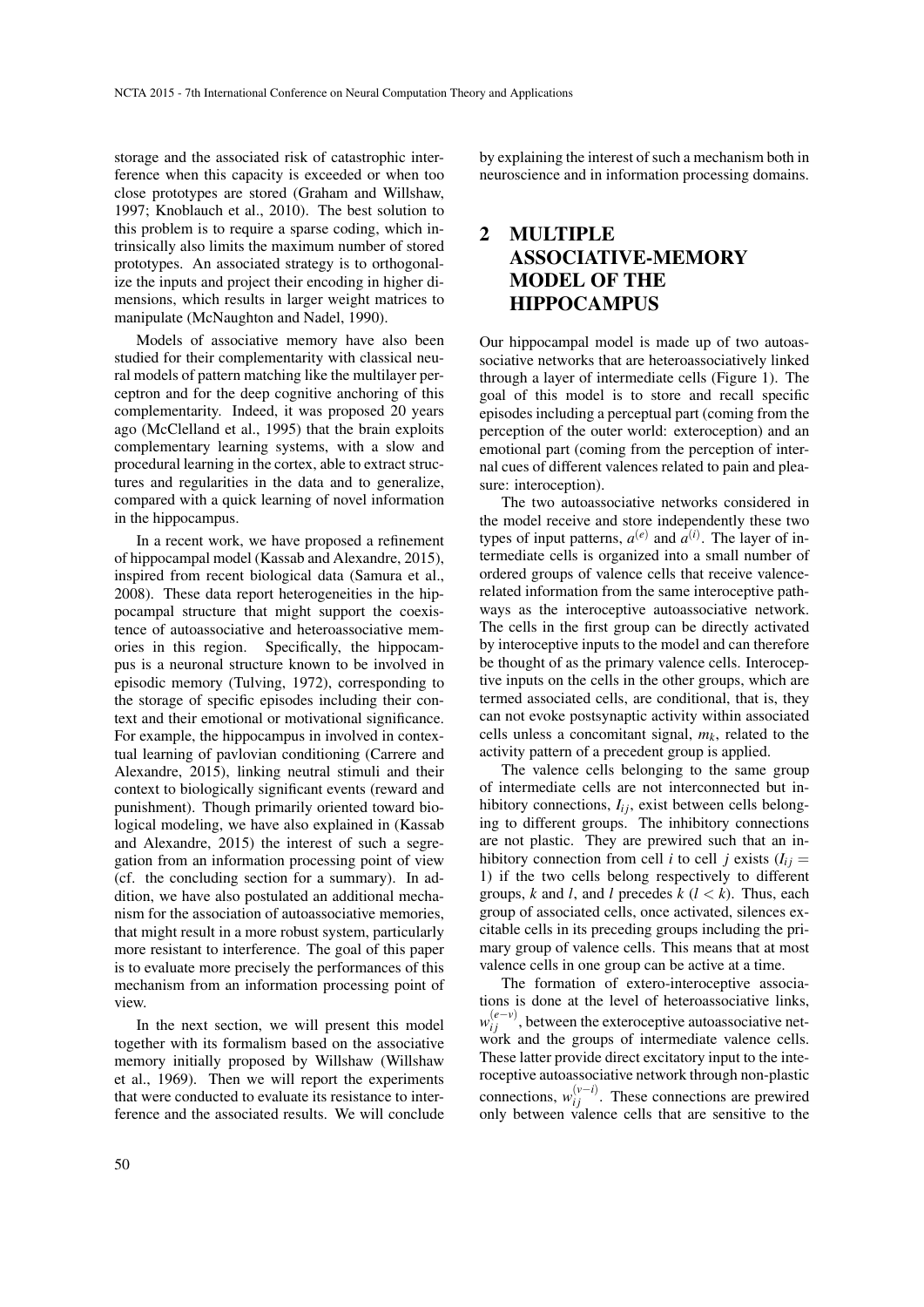

Figure 1: The architecture of the hippocampal model. Black lines denote the basic circuit of the model while blue lines denote changes in circuitry mediated by one group of associated cells (blue) following the detection of valence-overload interference (red arrow). Autoassociative and heteroassociative connectivities between hippocampal cells are denoted respectively by bidirectional dashed lines and simple dashed lines without arrows. Inhibitory connections between valence cells are denoted by lines ended with circles. Stable non-plastic connections, both excitatory and inhibitory, are denoted by solid lines.

#### same kind of valence.

The classical binary version of the Willshaw network (Willshaw et al., 1969) is chosen as the basis for the implementation of both auto- and heteroassociative memory functions in the model. The neurons are simple McCulloch-Pitts binary threshold units and learning begins with all the synaptic weights set to zero. Synaptic plasticity is achieved according to a clipped version of Hebbian learning: a single coincidence of presynaptic and postsynaptic activity changes the synaptic weight  $w_{ij}$  from 0 to 1, while further co-activations do not induce further changes. The recall process is done by presenting a cue pattern  $\tilde{x}$  and counting the dendritic sum for each cell  $j$  $(s_j = \sum_{i=1}^n w_{ij} \tilde{x}_i)$  in one-time step. The output cells that have a dendritic sum equal to or higher than the number of active inputs are activated. The quality of a recalled pattern can be assessed according to its Hamming distance (HD) from the originally stored pattern (i.e. the number of elements that differ between the two patterns. For example, if  $x=(0 1 1 1 0)$  and  $y=(1$ 1 0 1 0) then HD(x,y)=2).

Similarly to cholinergic models of the hippocampus (Hasselmo et al., 1996; Meeter et al., 2004), our model operates in transition between two modes, storage and recall, depending on a hyperparameter ACh. This mechanism is inspired from biological data describing mode switching under the dynamic regulation of the levels of acetylcholine (ACh) released from septal cholinergic projections to the hippocampus. During recall, a retrieval cue,  $a^{(e)}$ , is applied to the exteroceptive autoassociative network. The pattern of activity obtained at the output,  $\hat{a}^{(e)}$ , drives retrieval in the heteroassociative network. An intermediate valence cell, *l*, can fire only if the dendritic sum of its excitatory inputs exceeds the threshold value and if it does not receive inhibitory inputs from other valence cells that have already fired. The activity of the intermediate valence cells,  $\tilde{a}^{(i)}$ , triggers recall in the interoceptive autoassociative network yielding the valence prediction by the model,  $\hat{a}^{(i)}$ .

Just after delivery of the interoceptive information, two novelty-detection processes take place to compare the retrieved patterns to the actual patterns from extero- and interoception. The novelty condition occurs when the Hamming distance between two patterns exceeds pre-specified thresholds  $(HD^{(e)} > e$ or  $HD^{(i)} > v$ ). Novelty induces ACh dynamics that favor learning of new inputs, otherwise the model settles in recall mode.

During learning, excitatory intrinsic synaptic transmission along the recurrent connections is removed and activity in the model is purely driven by afferent extero- and interoceptive inputs,  $a^{(e)}$  and  $a^{(i)}$ . In the model, two kinds of interference can occur due to a saturation, or overload of learning. The first kind of interference occurs within the autoassociative memories when too many or too close inputs are stored. It is called pattern overload and will not be considered here for simplicity (we will present sparse patterns during experiments to avoid this kind of interference). The second kind of interference is called valence overload and occurs when stimuli are simultaneously associated to different valences. Consider for example learning AB+, AC- and BD-, where A, B, C and D are exteroceptive stimuli and + and - are interoceptive valences. Since A and B are simultaneously associated to + and - valences, the recall of AB would probably generate an interference (both responses produced). The model deals with valence-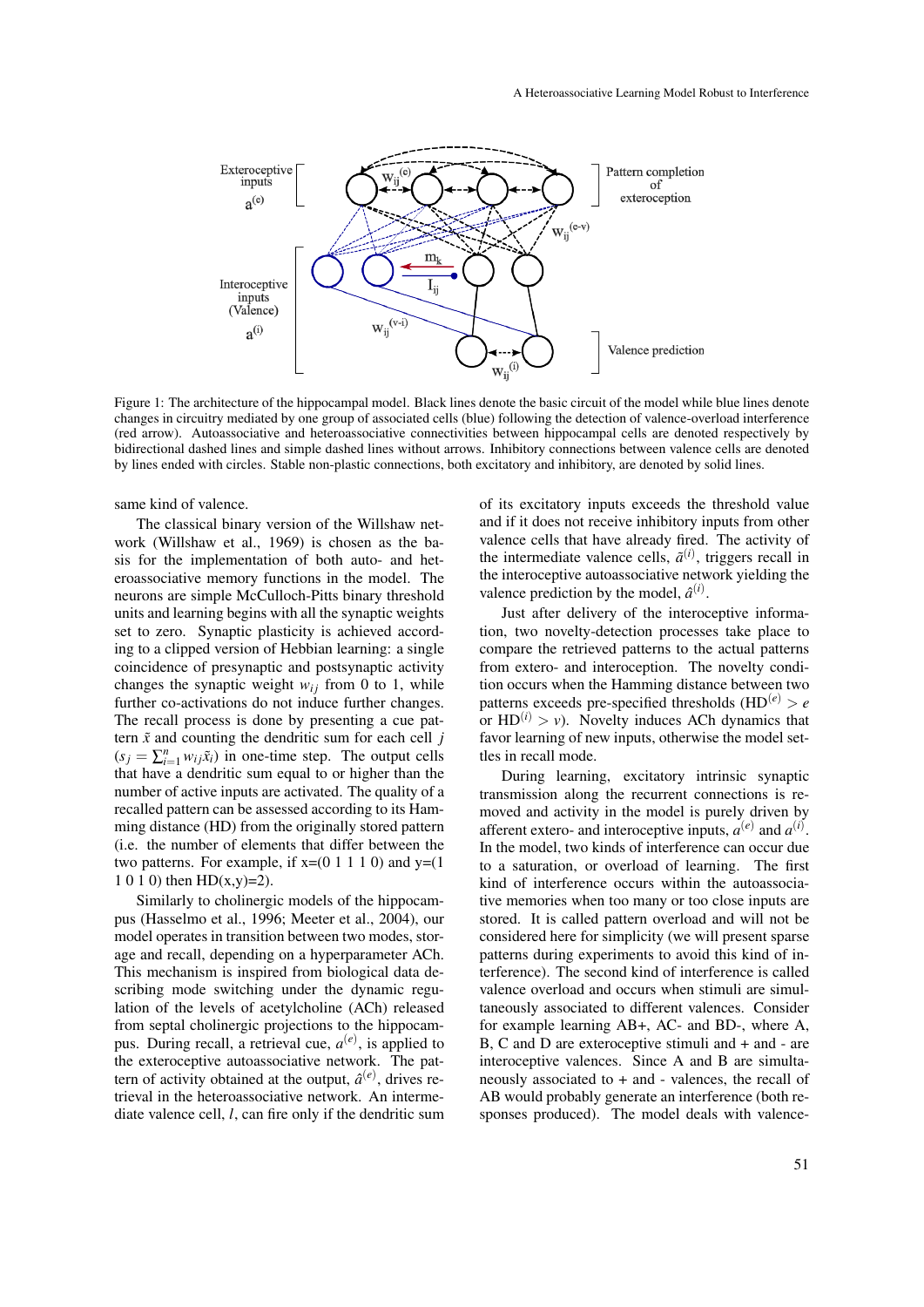

Figure 2: Influence of the number of stored patterns on the accuracy of valence prediction. (A) Percentage of prediction errors of the model without associated cells (w/o) and with associated cells after one block (W (P1)) and two blocks (W (P2)) of training trials. (B,C) Details of the simulation results when the block size is set to 100. B: Rates of interference detection during the first (T1) and second (T2) training trials. C: Number of groups of associated cells needed to resolve interference detected during training trials T1 and T2.



Figure 3: Performance of the proposed model after training on 100 input patterns. The model is tested using partial cues in which 1, 2, or 3 out of 6 active elements in the original inputs are turned off. (A) Pattern completion performance, defined as the percentage of retrieved patterns that differ at least by one element from the originally stored patterns. (B) Pattern completion performance, defined in terms of Hamming distance between the stored and retrieved patterns. (C, D) Valence prediction performance of the proposed model with (w) and without (w/o) associated cells after one and two blocks of training trials. (E) Maximal number of groups of associated cells needed to resolve interference detected under all simulation conditions (one and two blocks of training trials P1 and P2, and for 1/6, 2/6 and 3/6 partial-cue conditions).

overload interference by monitoring activity of intermediate valence cells,  $y^{(v)}$ . If any activity is observed among intermediate valence cells  $(\sum_i y_i^{(\nu)} > 0)$ in response to exteroceptive inputs a matching process takes place to determine whether this activity matches interoceptive valence-specific inputs. A mismatch  $(HD^{(v)} > v)$  signals a potential interference to a successive group of associated valence cells that be-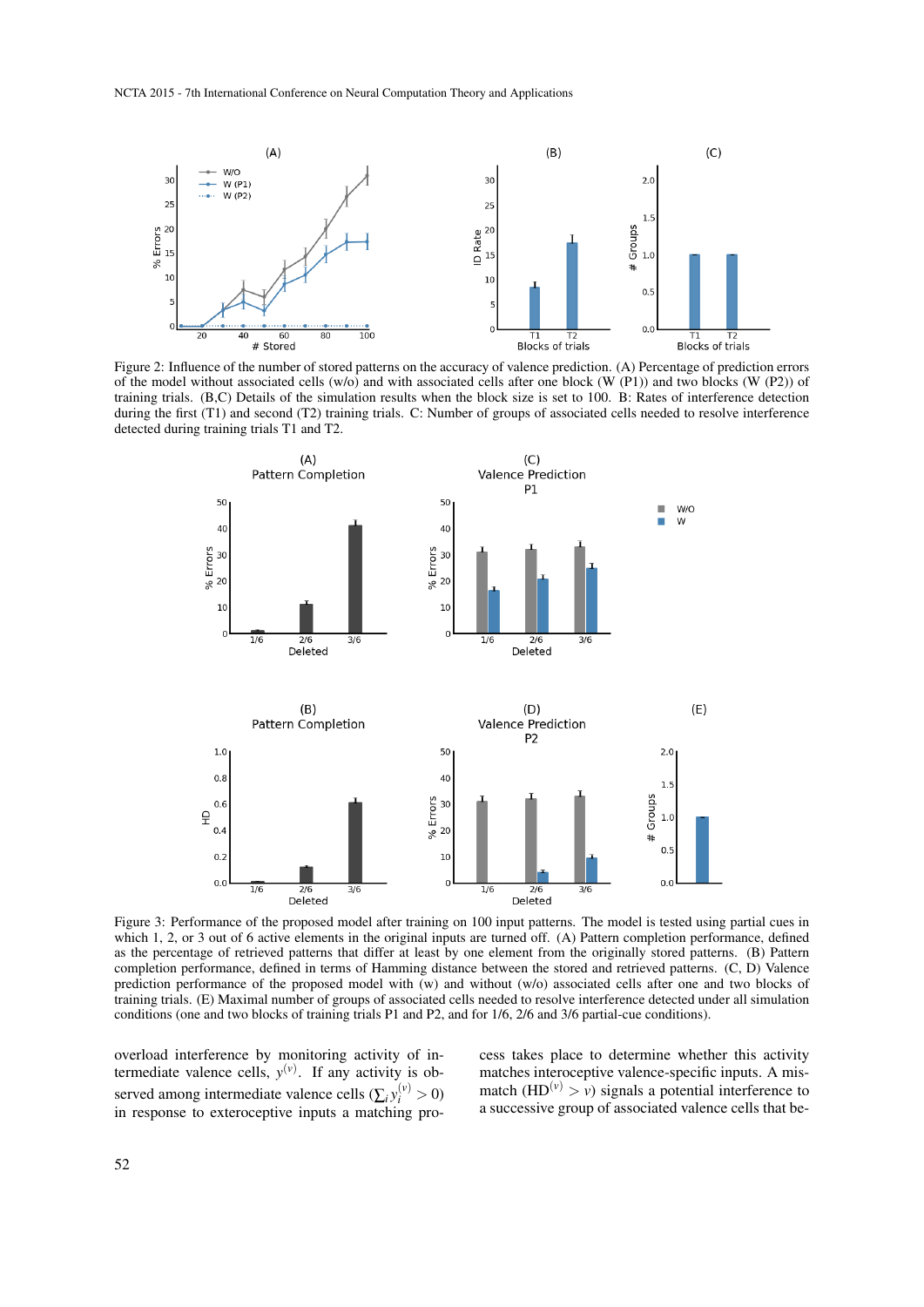

Figure 4: Discrimination reversal learning. (A) Percentage of prediction errors of the model with (w) and without (w/o) associated cells. (B) Rates of interference detection over each block of trials. (C) Number of groups of associated cells needed to resolve interference across the different blocks of trials.

come able to respond to valence-related inputs and rapidly silence valence cells that were active in preceding groups.

## 3 EXPERIMENTS

The validity of the proposed model is examined through a series of numerical experiments (cf. (Kassab and Alexandre, 2015) for the description of other numerical experiments with this model). The simulated model is configured with 150 cells in the exteroceptive autoassociative network and 3 cells in the interoceptive autoassociative network. The intermediate valence cells are organized into 5 groups of 3 cells each.

Inputs are provided to the model as two independent patterns of activity. The exteroceptive inputs are generated as random 150-element binary patterns with 6 elements being active (set to 1). The interoceptive inputs are modeled by 3 binary cells to differentiate positive, negative and neutral valence states. One of these cells switches to its active state according to whether a pleasant (100), unpleasant (010), or neutral (001) stimulus is present.

The performance is evaluated by comparing the output patterns recalled by the model against the original representation of the input patterns that were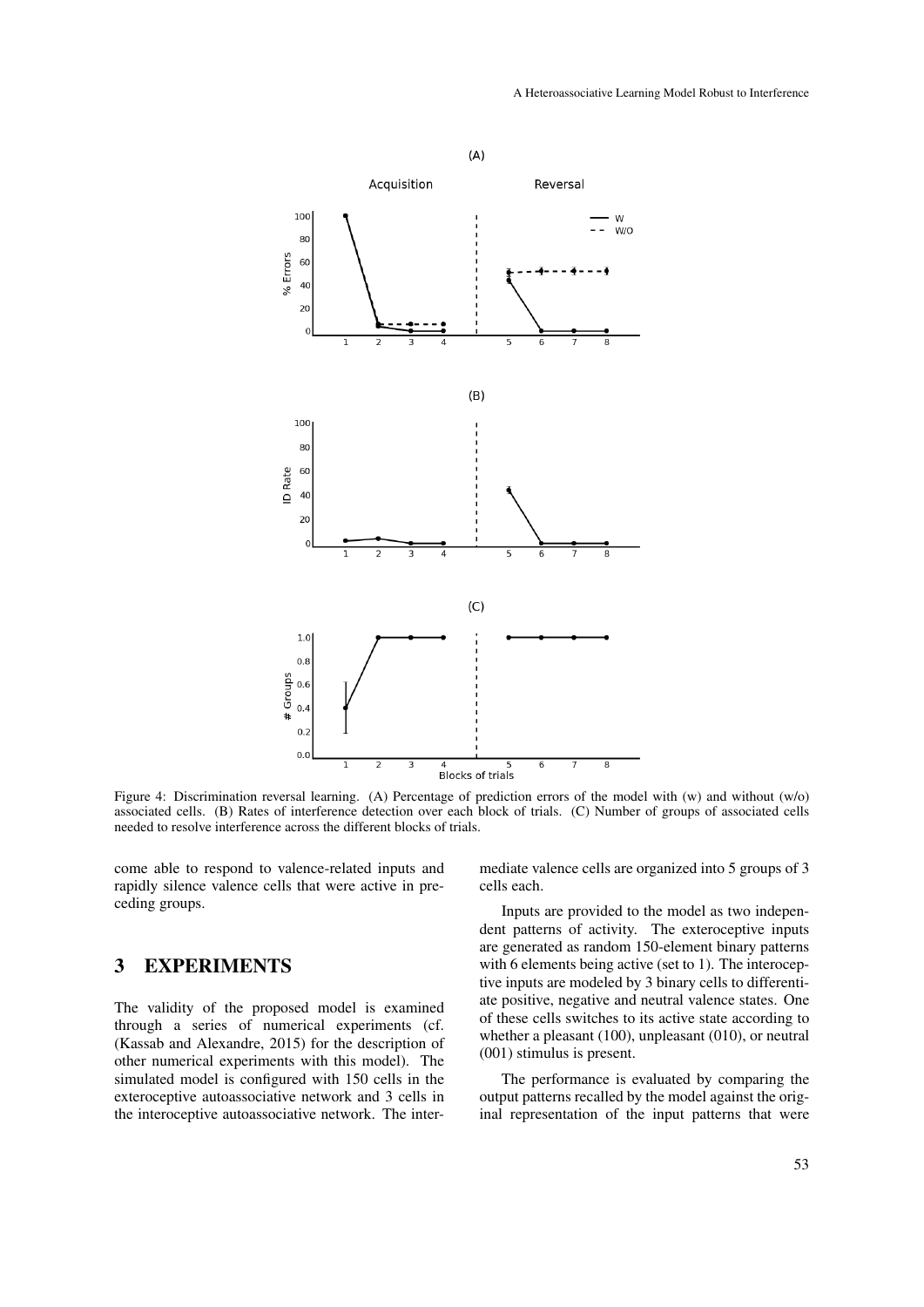given as new information to be stored in the model. Specifically, two kinds of recall errors are considered when evaluating simulation results. Pattern completion errors which reflect the Hamming distance between the learned and retrieved activation for exteroceptive patterns, and valence prediction errors which reflect the Hamming distance between the correct and predicted valence. In both cases, errors are scored when Hamming distance is greater than zero.

Two types of simulations are set out to test the model for its ability to rapidly link exteroceptive patterns and their emotional valences while avoiding valence overload interference. The first set of simulations examines the effect of the number of stored patterns on the accuracy of valence prediction. The model is tested under full-cue and partial-cue recall conditions. In both cases the performance of the proposed model is compared with that of a reduced model with the groups of associated cells removed. The second set of simulations focuses on how to quantify the ability of associated valence units to orthogonalize conflicting associations arising from a change in previously learned valence values. In all simulations, we assume that the representations of input patterns are sufficiently pulled apart so that no interference can occur at the level of autoassociative memories (no pattern overload). This is important to ensure that the effects observed in the model stem directly from valence overload interference at the level of heteroassociative links between exteroceptive and interoceptive patterns. All results are averaged over 5 simulation runs and are displayed throughout the figures as mean  $\pm$  standard error of the mean. The novelty-detection thresholds, *e* and *v*, are set to zero for all the simulations.

## 4 RESULTS

#### 4.1 Overloading

The first set of simulations is run by varying the number of training patterns and observing how valence prediction is affected with and without the groups of associated cells included in the model (Figure 2). Training patterns are presented randomly into blocks of N trials. Following the first presentation of training patterns, the prediction of the full and reduced models is perfect up to N=20, after which point prediction errors begin to occur more frequently with increasing size of the blocks of training trials. At N=100, the percentage of prediction errors is a little more than 30% for the reduced model but falls to about 17% for the full model. This reduction results from the identi-

fication of about 8% of the stored associations as interfering associations (Figure 2B). Interference effect is accordingly reduced through the recruitment of one group of associated cells (Figure 2C). During the second presentation of training patterns, the full model detects all the interfering associations that remain and orthogonalizes them using the same group of associated cells (Figure 2C). Therefore, the performance of valence prediction differs significantly between the two models after the second presentation of training patterns: the reduced model continues to commit the same prediction errors while the proposed model performs with no errors at all.

Next, the model is trained in the same manner as in the previous simulations except that recall is triggered by partial versions of the original trained patterns. Specifically, the block size is set to 100 training patterns and the model is cued with partial versions with either 1, 2 or 3 of the 6 active inputs turned off. Figures 3C and D show that the accuracy of valence prediction with the 1/6 partial-cue condition is the same as that obtained with the full-cue condition. This is because exteroceptive patterns are almost perfectly reconstructed as shown in Figures 3A and B. The removal of two or three of the six active cues causes a proportional decrease in the accuracy of pattern completion of exteroceptive patterns. Consequently, the improvement in valence prediction by the proposed model is less pronounced but still highly significant as compared to the reduced model. For all percentages of removal tested, the model makes use of one group of associated cells to tackle valenceoverload interference (Figure 3E).

### 4.2 Discrimination and Reversal

Here we investigate the functional significance of the groups of associated cells using numerical simulations with reversal learning tasks. The task in the first set of simulations involves two phases. In the first phase the model is presented repeatedly with 50 training patterns [e.g. A+, B-, C (neutral), etc.] over 4 blocks of trials and the percentage of prediction errors made at the beginning of each trial is measured and displayed in Figure 4A. This is a simple discrimination learning problem similar to those tested in the previous simulations. Thus as was observed before, valence-overload interference occurs at the early stages of learning and exhibits the recruitment of one group of associated cells to tackle it. When the groups of associated cells are removed the reduced model shows impaired performance that persists over the repeated trials. In the second phase, emotional valences of the training patterns are randomly changed to other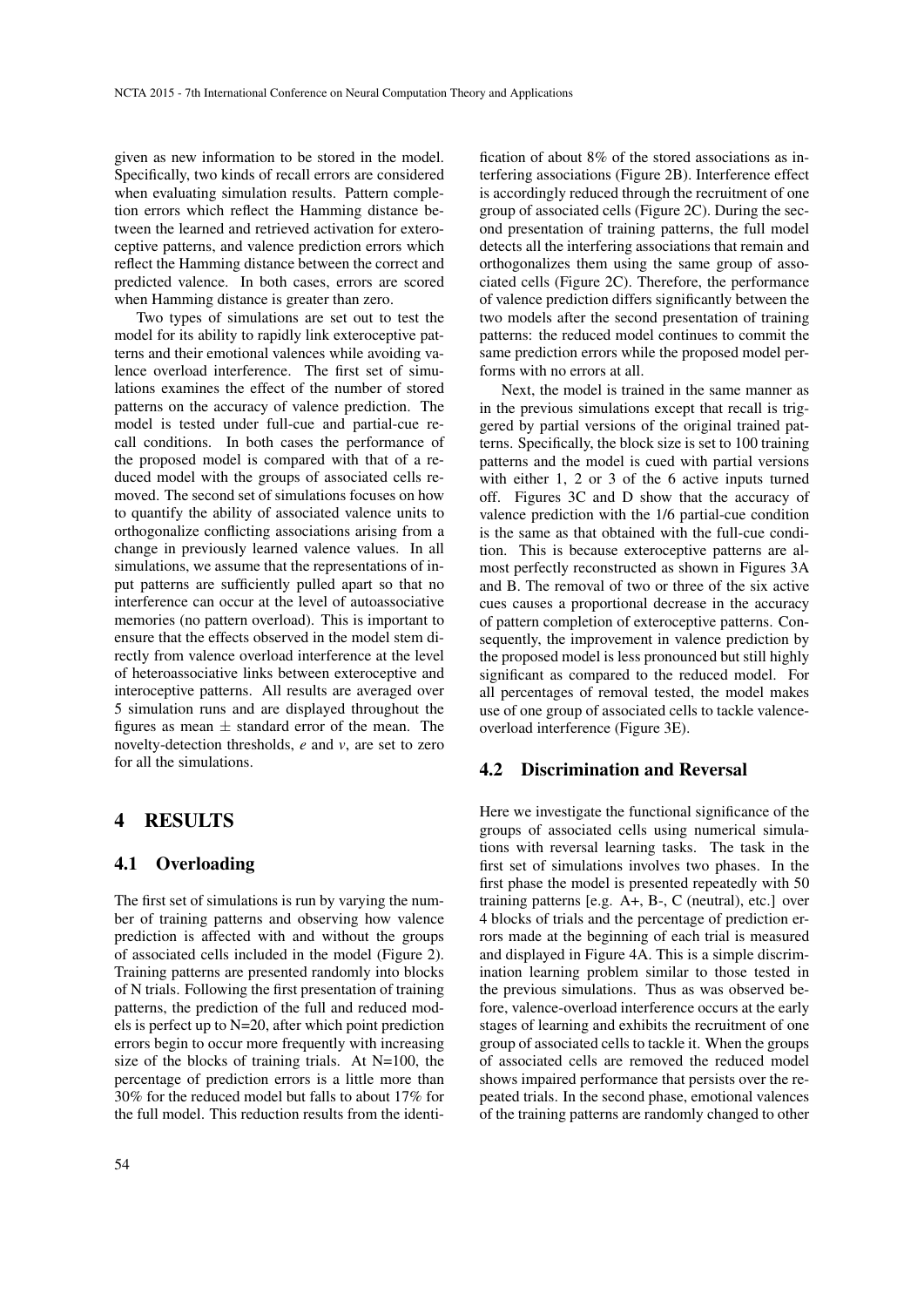| <b>Training patterns</b> |                |                    | <b>Task</b>   |                        |
|--------------------------|----------------|--------------------|---------------|------------------------|
| Group 1                  | Group 2        | Group 3            | Phase 1       | Phase 2                |
| (original)               | (cue reversal) | (context reversal) | (acquisition) | (retention & reversal) |
| $A1+$                    | $E1-$          | $A5-$              | Group1        | Group1                 |
| $B2+$                    | $F2-$          | $B6-$              |               | Group <sub>2</sub>     |
| $C3-$                    | $G3+$          | $C7+$              |               | Group3                 |
| $D4-$                    | $H4+$          | $D8+$              |               |                        |

Table 1: The experimental design of the task of (Levy-Gigi et al., 2011). Note. A–H refer to eight cue shapes, 1–8, eight contexts, + and – indicate respectively positive and negative valences.

value with a probability of 50% [e.g. A-, B (neutral), C (neutral), etc.]. As shown in Figure 4A the proposed model quickly learns to reverse its behavior as all the emotionally changed patterns are detected and learned on the first training trials after reversal. On the other hand, the reduced model fails to acquire the new associations since the old ones have not been unlearned.

The second set of simulations involves a cuecontext reversal learning task similar to that established by (Levy-Gigi et al., 2011) to investigate reversal learning in patients with mild amnesic cognitive impairment. To simulate this task, three groups of 4 exteroceptive patterns each are formed such that one of the 6 active elements is used to encode the presence of a sensory cue and the others to encode contextual cues. No overlap is allowed between cells encoding for different cues or contexts (cf. Table 1).

In the first phase of acquisition, the model is repeatedly presented with the training patterns in the first group and valence prediction is evaluated over four blocks of training trials. Figure 5 shows that both full and reduced models make correct valence prediction after a single exposure to the training patterns. Then, the reversal phase is immediately followed by exposing the models to new training patterns from the second and third groups, in addition to the old ones. The training patterns are also presented repeatedly four times in random order. The results show that, in the first block of trials, valence prediction errors are made for both new and old patterns. This reflects the fact that heteroassociative connections are irrelevantly strengthened between the original patterns and valences of new patterns. When interference is detected, one group of valence-associated cells is recruited and prediction errors fall to zero rapidly on the third block of trials after reversal. In contrast, the number of prediction errors the reduced model makes is still the same as the blocks progress for the same reason stated above.

## 5 DISCUSSION

This paper sets emphasis on a class of connectionist models, associative memories, with powerful properties for learning by heart specific patterns and recalling them from partial information. Such models can be simply used for pattern retrieval but also in heteroassociation between two classes of inputs. In our biologically informed model (Kassab and Alexandre, 2015), we propose such a heteroassociation between exteroception and interoception. From an information processing point of view, we explain in that paper that a heteroassociation between two data spaces of different size leads to more robust retrieval than a simple autoassociation with a flat vector concatenating both kinds of information because the evaluation of the Hamming distance between stored and actual patterns would consider in this latter case that one error in any dimension yields the same penalty, which is obviously not the case. Beyond the case for pavlovian conditioning with intero- and exteroceptive cues, we believe that it is not rare in the information processing domain to cope with such associations between data of different dimensions, as it is the case for example with labeled data (high-dimensional data associated with a symbolic label). In this case, we claim that combining auto- and heteroassociation as proposed here results in more robustness in the retrieval phase.

Results reported in the present paper were centered on another powerful property of our model, for managing interferences. When an association is learned between a high dimensional data space and a smaller space representing labels (valences in the present case), one central problem is about the association of close patterns with different labels or of different combinations of patterns with different labels. This classical problem has been termed configural learning (Buhusi and Schmajuk, 1996). Based on biological data and also benefiting from the separation between exteroceptive and interoceptive data, we have proposed in the present model a mecha-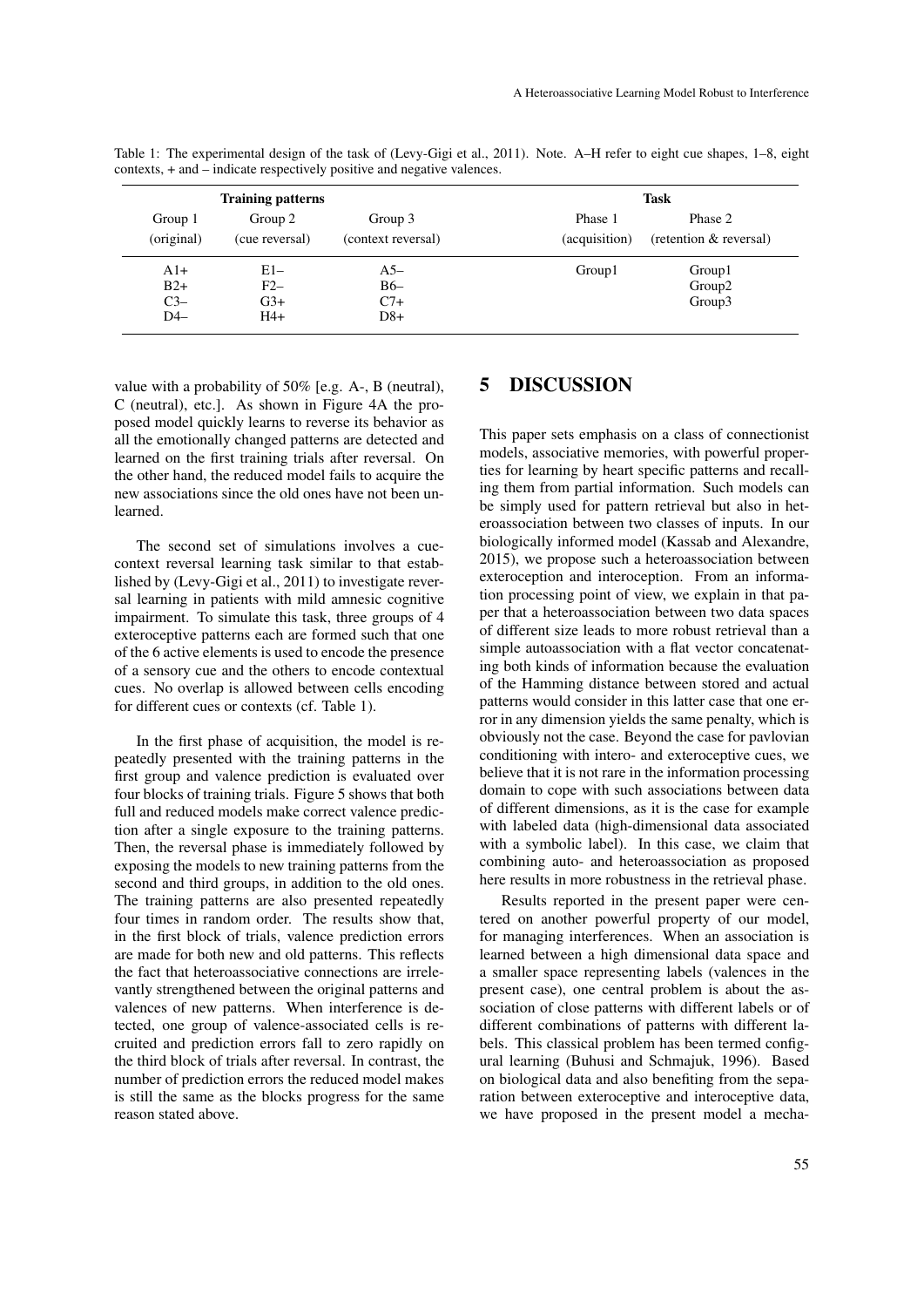

Figure 5: Cue-context reversal learning. (A) Percentage of prediction errors of the model with (w) and without (w/o) associated cells. (B) Rates of interference detection over each block of trials. (C) Number of groups of associated cells needed to resolve interference across the different blocks of trials.

nism able to automatically detect such interference at the heteroassociative level and to trigger new learning accordingly. The experiments reported here show that our model is very efficient at performing such a learning. In addition, this learning process is very quick, which preserves another important specificity of episodic learning.

These results have been described here in the framework of information processing, but one of the experiments has also been designed to reproduce behavioral and cognitive data in the medical domain for amnesic impairments (Levy-Gigi et al., 2011). Related medical data strongly suggest the central role of the hippocampus in this memory process, giving additional interest to the complementary learning system hypothesis (O'Reilly et al., 2011). This cognitive framework also postulates how procedural learning in the cortex, slowly learning and able of generalization, might be instructed by specific cases learned quickly in the hippocampus avoiding interferences. Coming back to the information processing domain, we believe that better understanding these processes and modeling them more faithfully is of high interest for designing machine learning systems combining different memory processes for higher performances.